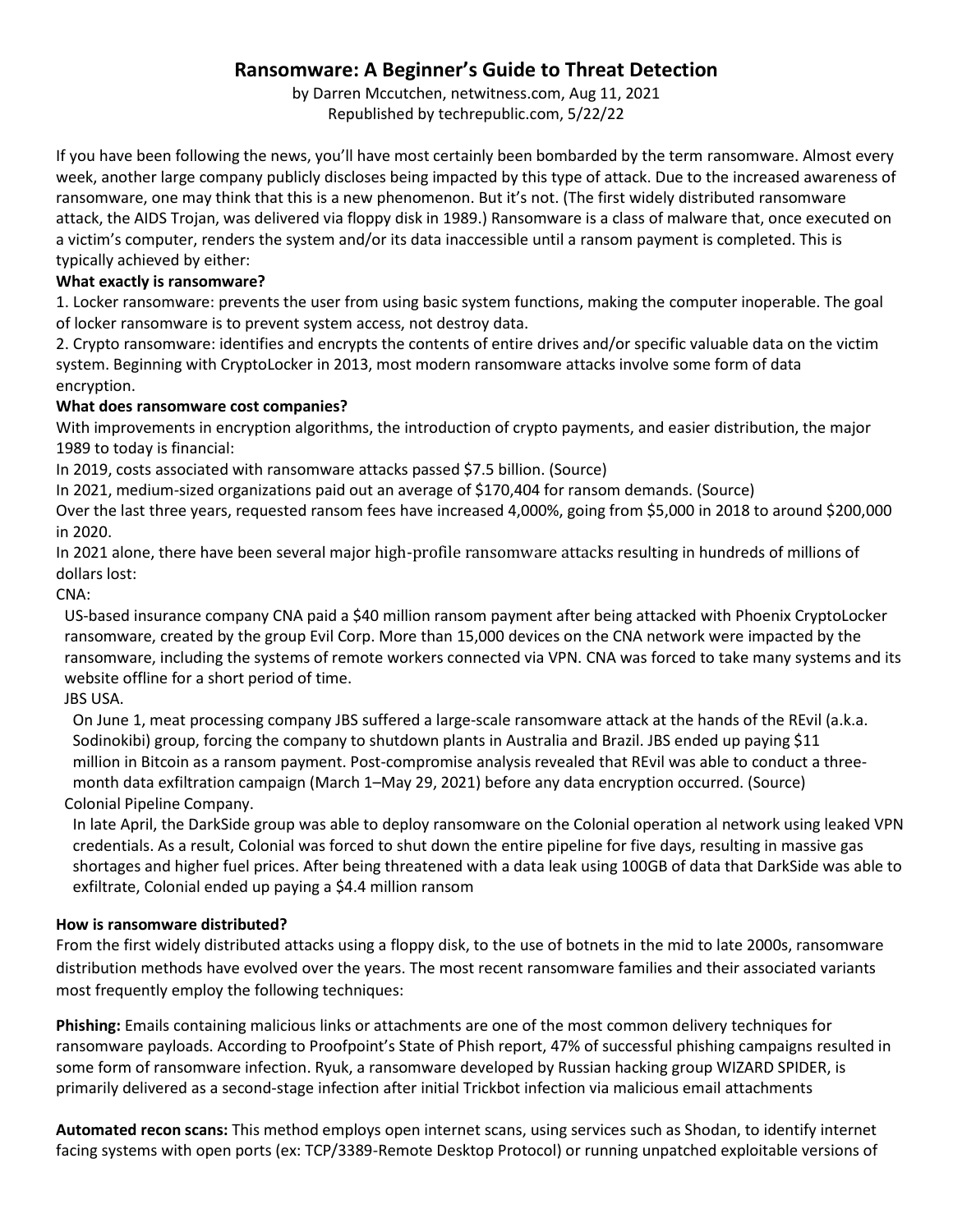software. CloP, a now defunct ransomware group, was able to exploit two zero-days, CVE-2021-27102 and CVE-2021- 27104, which allowed for remote code execution within unpatched Accellion FTA instances

**Ransomware-as-a-Service (RaaS**): A newer method of distribution, RaaS outsources the initial compromise of corporate systems (some will even outsource all actions up to ransom collection), with some form of subscription or profit splitting. While there are multiple revenue models for RaaS, some of the larger ransomware families like DopplePaymer, Maze, and NetWalker are operating under the Affiliate model. In the Affiliate model, a ransomware provider will develop/maintain the malware's code in addition to setting up the associated infrastructure (payment portals, unique IDs, troubleshooting support, data leak sites). These groups will then recruit "affiliates" to deliver the ransomware payload to targeted victims. Once profits have been paid, the ransom group and the affiliates will split the profits.

#### **What are the stages of a ransomware infection?**

Once a target has been identified, the ransomware lifecycle can be observed through the following stages:

**01 Initial Access/Distribution**. In addition to the previously detailed methods of distribution, ransomware can infect victims via most well-known malware delivery mechanisms such as drive-by-downloads, mishandling of malicious data, third-party compromise, or as a secondary stage of previously downloaded malware. Due to the wide range of compromise vectors being like other types of malware, it is difficult to categorize an attack as solely ransomware during this stage. This is the beginning of a ransomware attack.

**02 Infection**. Now that the dropper file is on the victim machine, a malicious executable (or another file) containing the ransomware payload is downloaded This can be completed by making a call to a hardcoded URL or as an automated second stage of the initial infection vector. At this point you may see network traffic to suspicious IPs or domains that hold the malicious files. Once downloaded, the executable is typically placed in a local Windows %temp% directory (may also end up in the root or a subdirectory of C:\ such as C:\Windows), the original dropper file is removed, and the downloaded malicious file is executed.

**03 Payload Staging**. At this point, the ransomware begins to set itself up for successful execution. The main goal of this stage is to ensure completion of ransomware attack and persistence through system shutdowns. Some actions the ransomware may take during this stage include but are not limited to: At this point, the ransomware begins to set itself up for successful execution.

The main goal of this stage is to ensure completion of ransomware attack and persistence through system shutdowns. Some actions the ransomware may take during this stage include but are not limited to: At this point, the ransomware begins to set itself up for successful execution.

- Running checks to see if ransomware has previously been deployed on the system
- Checking, adding, and modifying Registry values
- Discovering user accounts and their associated privileges
- Attempting privilege escalation
- Identifying mapped network shares
- Deleting system backup

**04 Scanning** Once the ransomware payload has completed staging the environment, it begins identifying files to encrypt. This can be completed by using hardcoded list of files to target or avoid. In certain human operated ransomware campaigns, adversaries may manually identify highly valuable data to encrypt. In other cases, ransomware will encrypt an entire drive (Petya). Using the network mapping data gathered during "Payload Staging", ransomware can remotely identify systems/drives/files to target as well. Some recent ransomware variants will also look to encrypt data on any connected cloud storage providers.

- Disabling recovery tools
- Compiling encryption/decryption keys
- Adjusting system boot settings (some variants reboot victims in 'Safe Mode')
- Depending on the malware variant, C2 communication may be established.